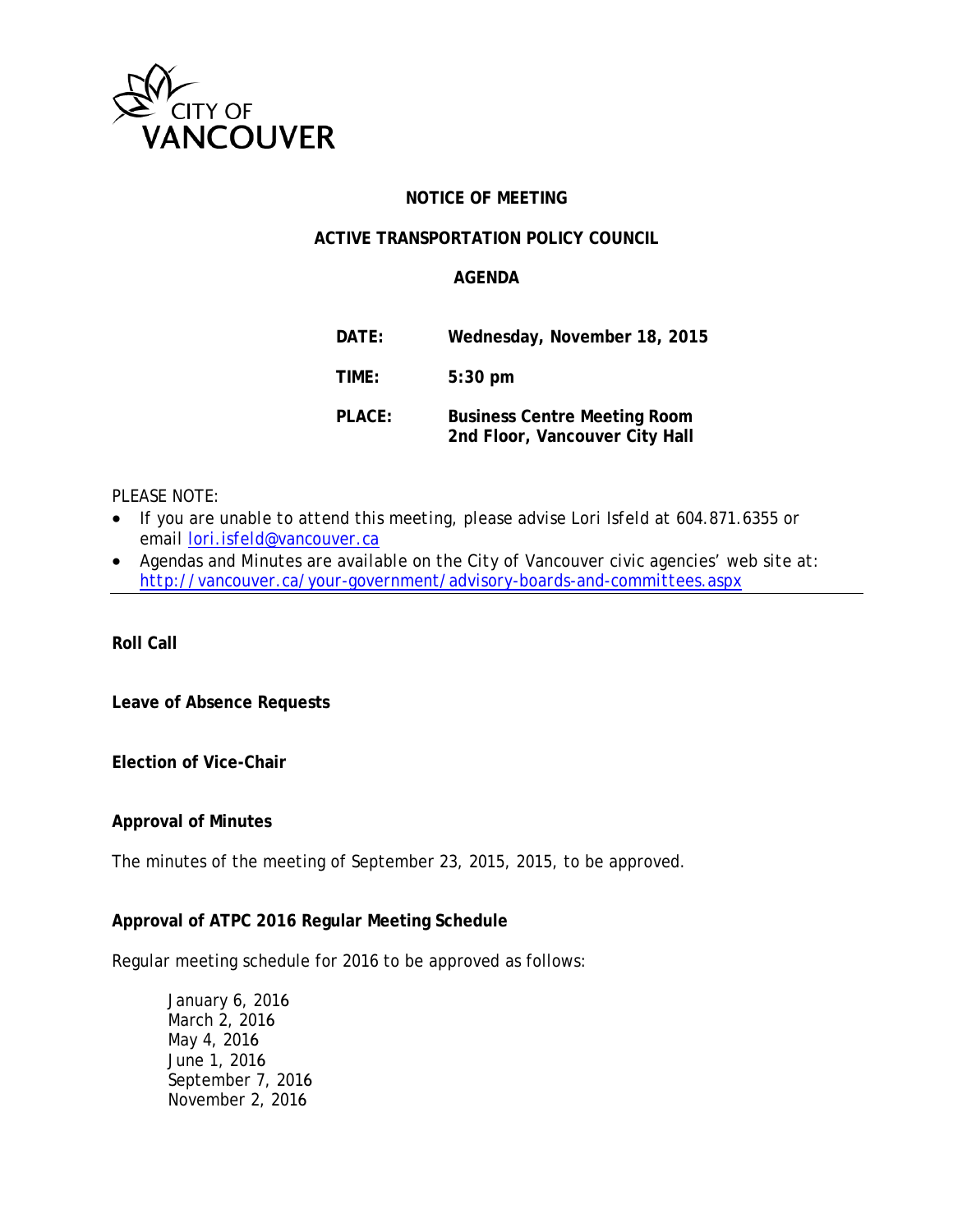## **1. Project for Public Spaces**

Representatives from the Project for Public Spaces (PPS) from New York and Washington D.C. will introduce themselves and provide information about the 2016 Pro-Walk Pro-Bike Pro-place conference in Vancouver.

The conference website is at the following link:<http://www.pps.org/walkbikeplaces2016/>

# **2. Active Transportation Update: 5-Year Cycling Map and 2016 Look Ahead**

Update by Staff Liaison.

- **3. Council Liaison Update**
- **4. Park Board/School Board Liaison Updates**
- **5. ATPC 2015 Priorities Update**

Review and update ATPC 2015 Priorities document.

- **6. Follow-up Items From Previous Meetings**
	- Vision Zero
	- Promotion and Enabling Plan
	- Follow-up on VPD Meeting
- **7. Subcommittee Updates**
- **(a) Projects Subcommittee Update**
- *(i) South False Creek Seawall*

Draft motion for approval.

*(ii) Parking Working Group*

Project scope and next steps.

- **(b) Policy Subcommittee Update**
- *(i) Complete Streets Initiative*

Update on progress and draft motion for approval.